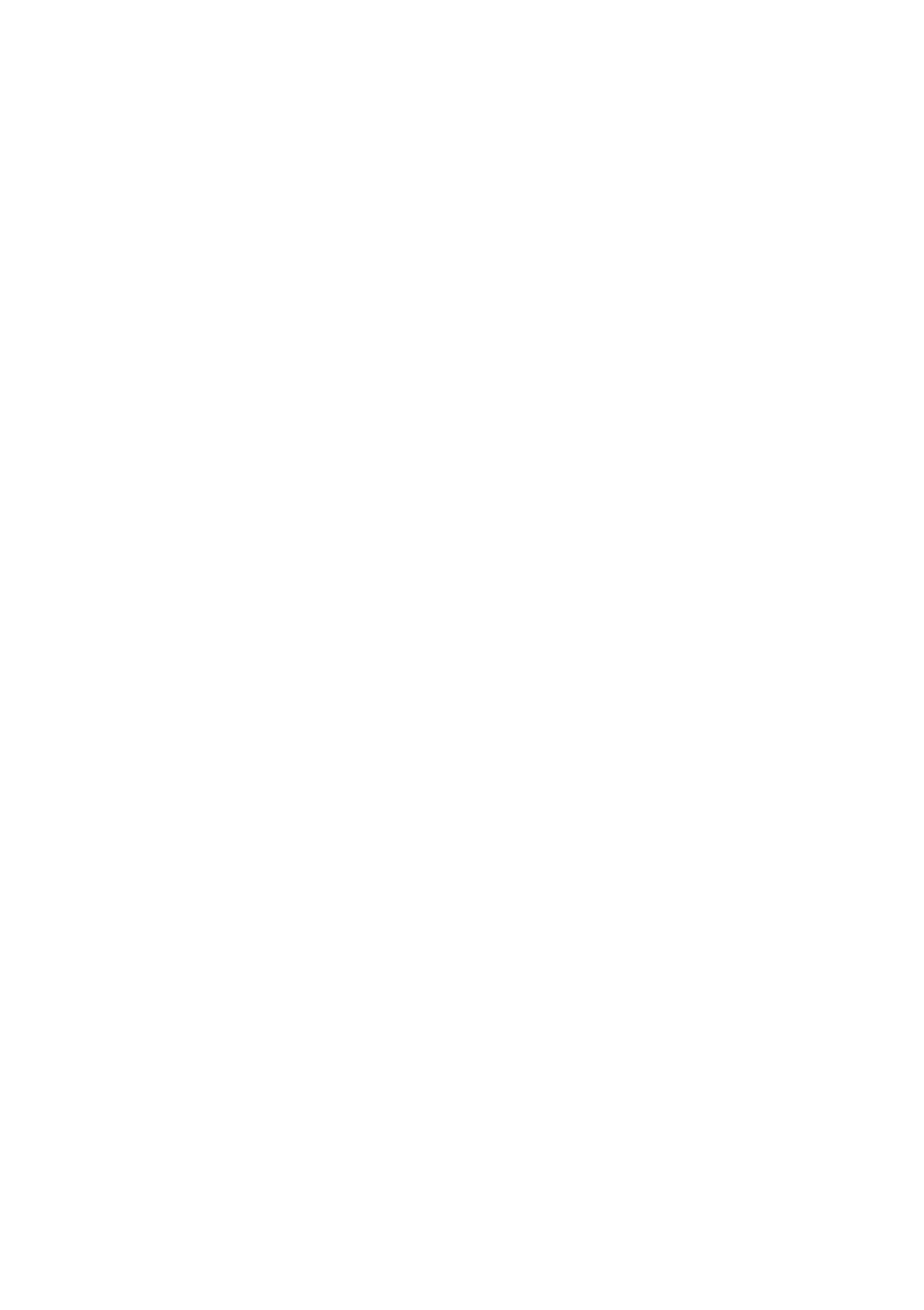

Wireless LAN Connecting Adapter

#### LAN Connecting Adapter Installation Manual

Homepage: http://www.onlinecontroller.daikineurope.com

 $\blacklozenge$  For details on specifications, installation instructions, setting methods, FAQ, copy of the original declaration of conformity and the latest version of this manual, see the above homepage.



 Hereby, Daikin Industries Czech Republic s.r.o. declares that the radio equipment type BRP069A42 is in compliance with Directive 2014/53/EU.

### **Accessories**

Check if the following accessories are included in your package.



English 1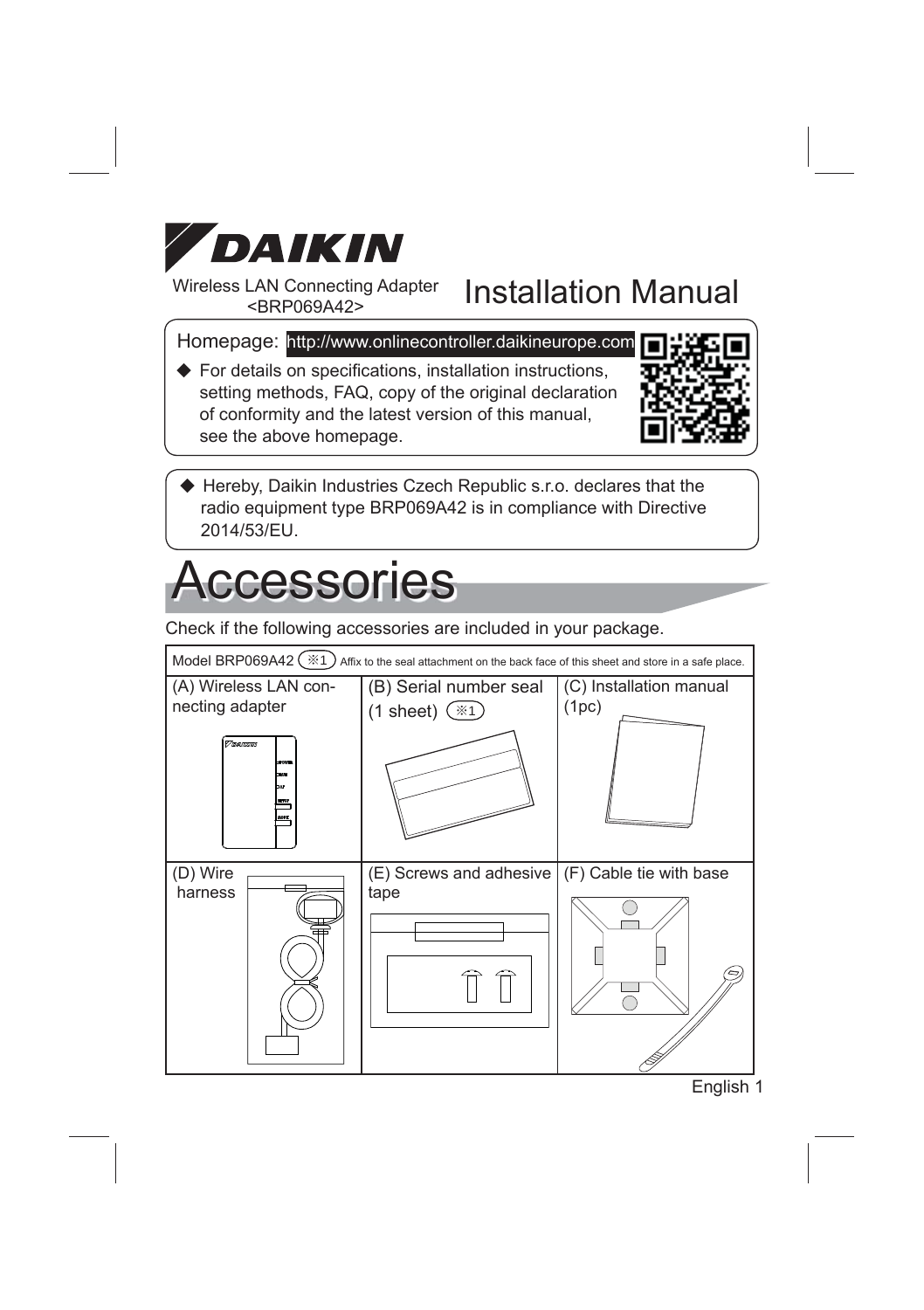# Safety precautions

The following describes the meanings of pictorial symbols used in this documentation.

Give this installation manual to the customer when installation is completed.

 $\triangle$  To conduct a test run of the air conditioner, follow the installation manual for the air conditioner unit.



The protection of appliances marked with this symbol is ensured by double insulation and does not require a safety connection to electrical earth (ground).





Prohibited **Follow** directions





**Warning** Situations which could result in death or serious injury.

### When installing:



- Request installation by your dealer or a technician. (Can cause electric shock or fire.)
- Always use the accessories and specified parts for installation. Be sure to follow the directions in this installation manual.

(Can cause the unit to fall, electric shock or fire.)

■ Electrical work should be carried out in accordance with the installation manual and the national electrical wiring rules or code of practice.

Always turn off the power supply when installing. (Touching the electrical parts can cause an electric shock.) The main switch of the installation is on the outdoor unit. Please switch off this main switch to turn off the power supply.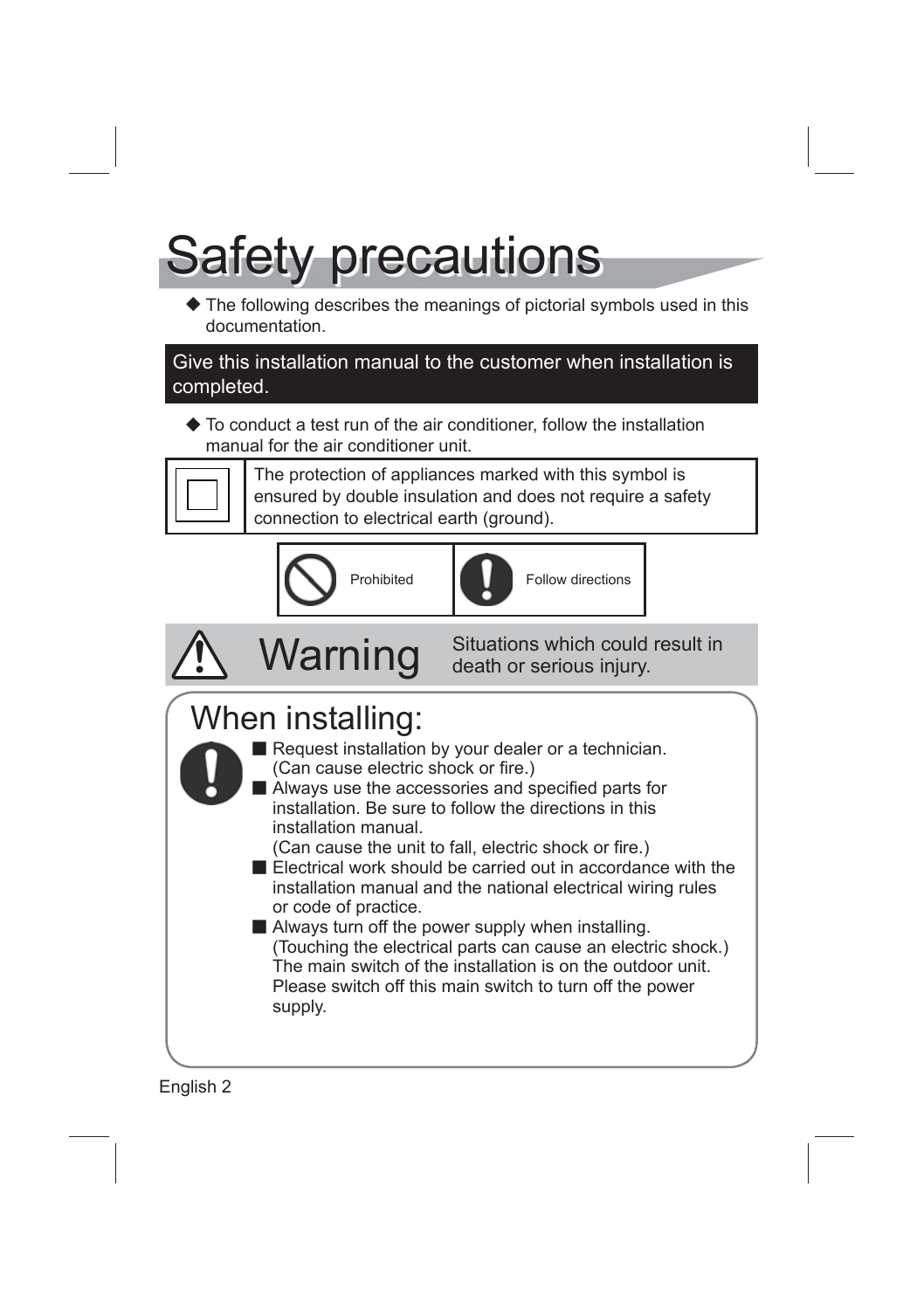## Safety precautions

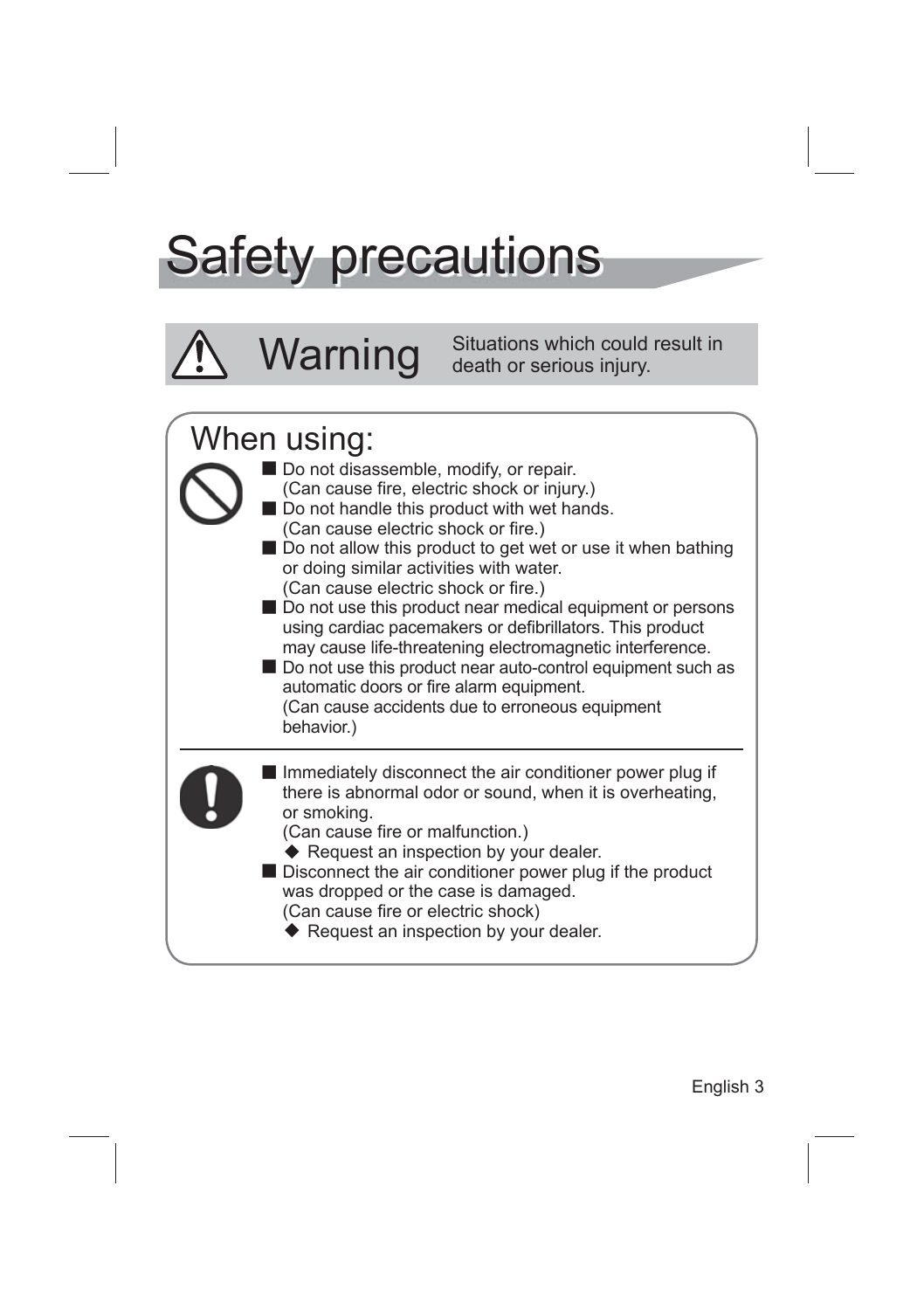## Safety precautions

**Caution** Situations which could result in damage or physical injury.

#### When installing:

Do not install where flammable gas leaks can occur. (Can cause fire.)



Grip the connector when disconnecting the connecting cord.

(Otherwise fire or electric shock can occur.)

#### When using:

Do not use where small children can get access. (Can cause injuries.)

Do not use this product near a microwave oven. (This can affect Wireless LAN communications.)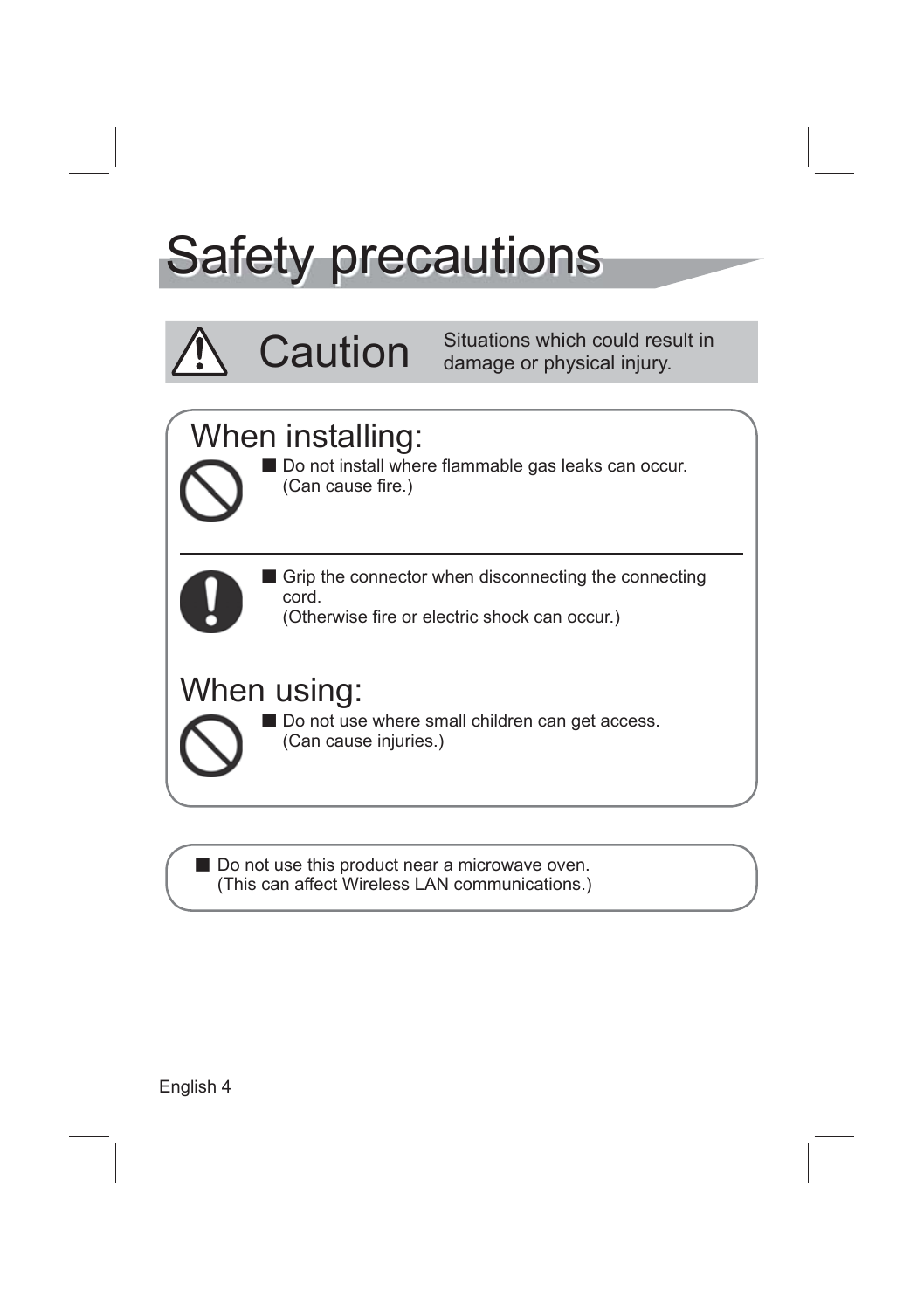# Disposal requirements



## Main components

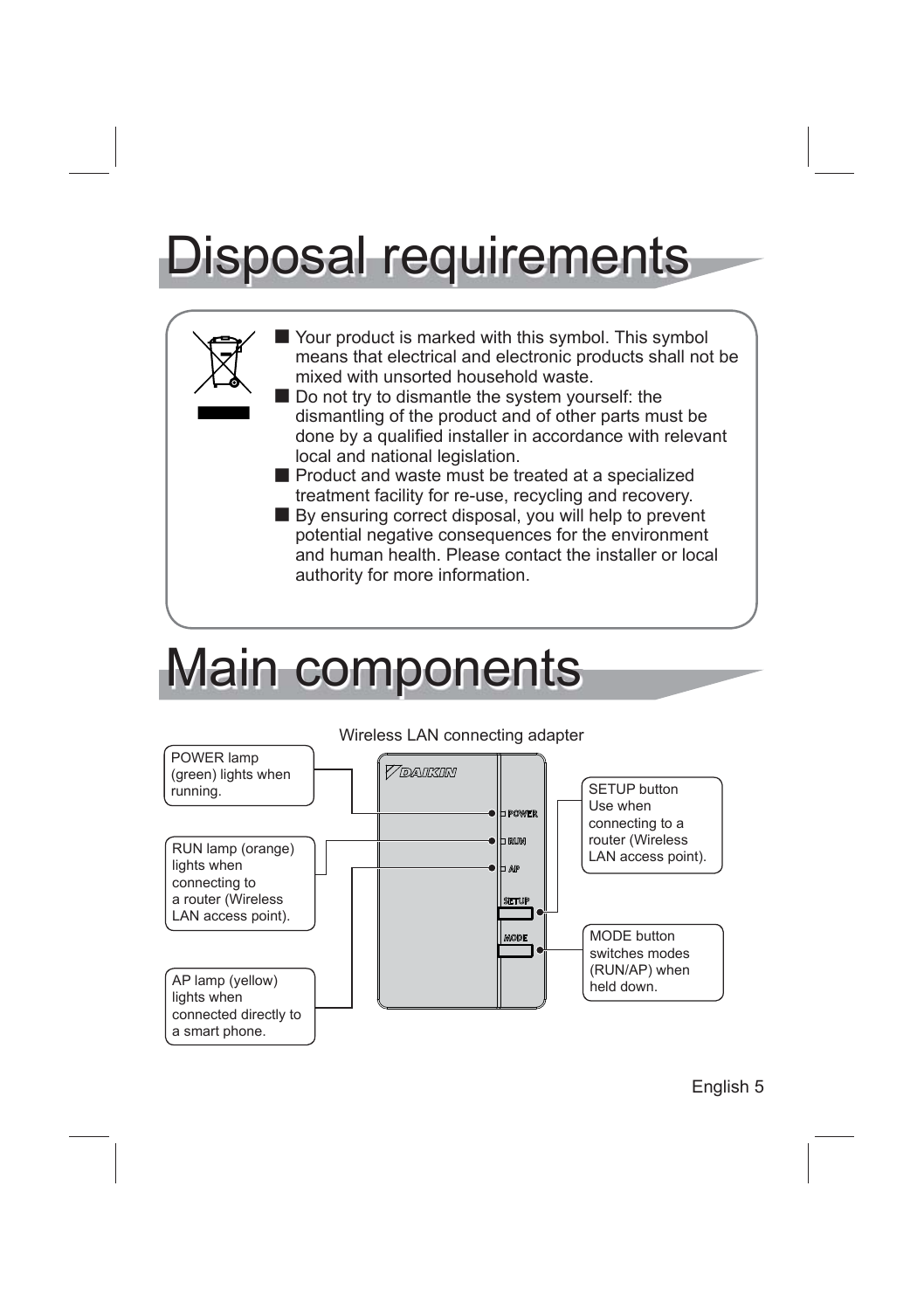## Main components

#### **Basic parameters:**

| Frequency range: | 2400 MHz-2483.5 MHz                        |
|------------------|--------------------------------------------|
| Radio protocol:  | IEEE 802.11b/g/n                           |
| RF channel:      | $1 - 13$                                   |
| Output power:    | $0$ dBm $\sim$ 18 dBm                      |
| $FRP+$           | 17 dBm (11b) / 13 dBm (11g) / 12 dBm (11n) |
| Power supply:    | DC 14 V / 100 mA                           |

RF channel: Radio frequency channel ERP: Effective radiated power

BRP069A42



The indoor unit may differ from the illustration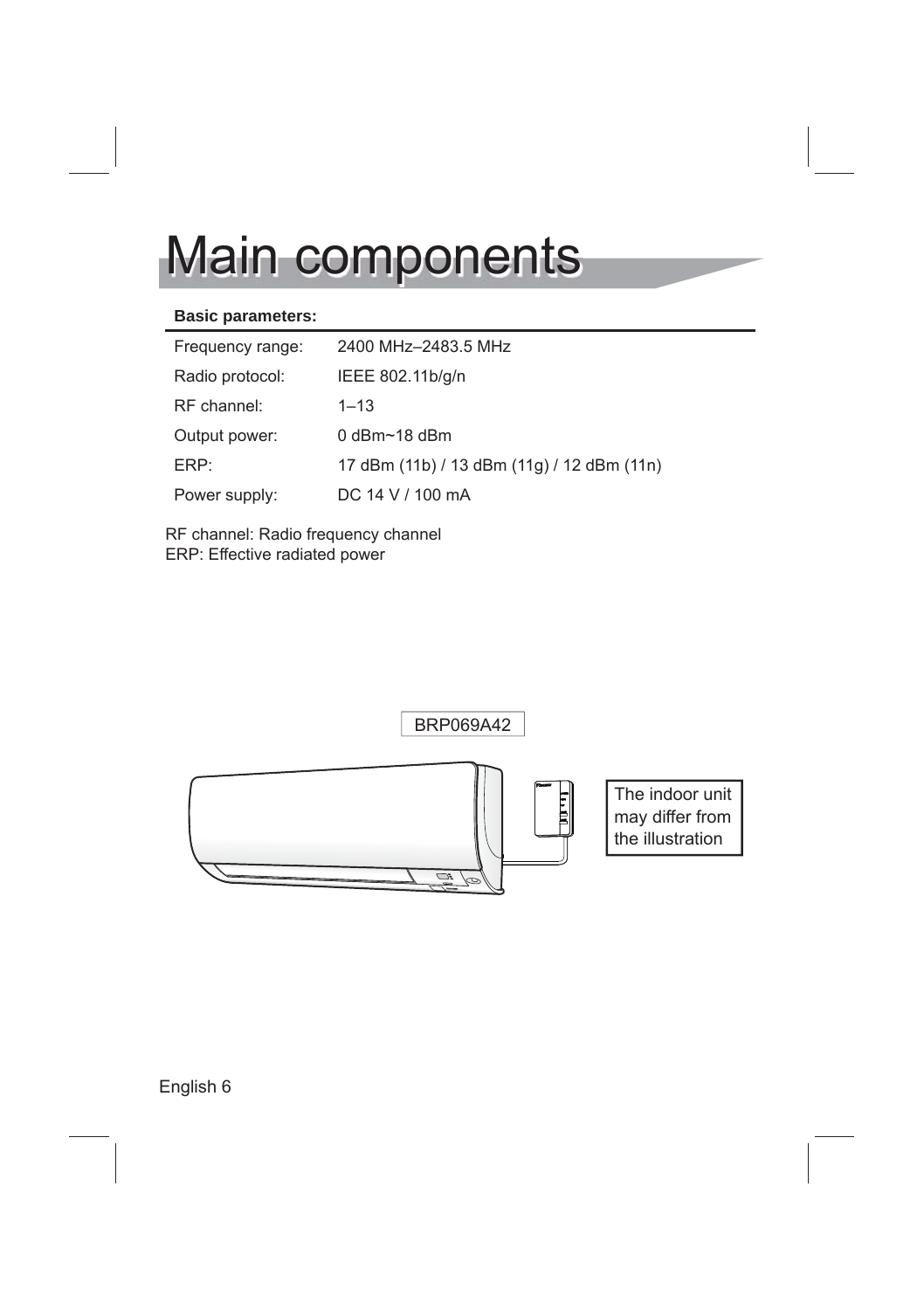# **Installation**

#### **Connection Diagram**



#### 2 Functionality Check

#### ■ **BRP069A42**

Turn on the power supply and check that the [POWER] lamp for the product lights.

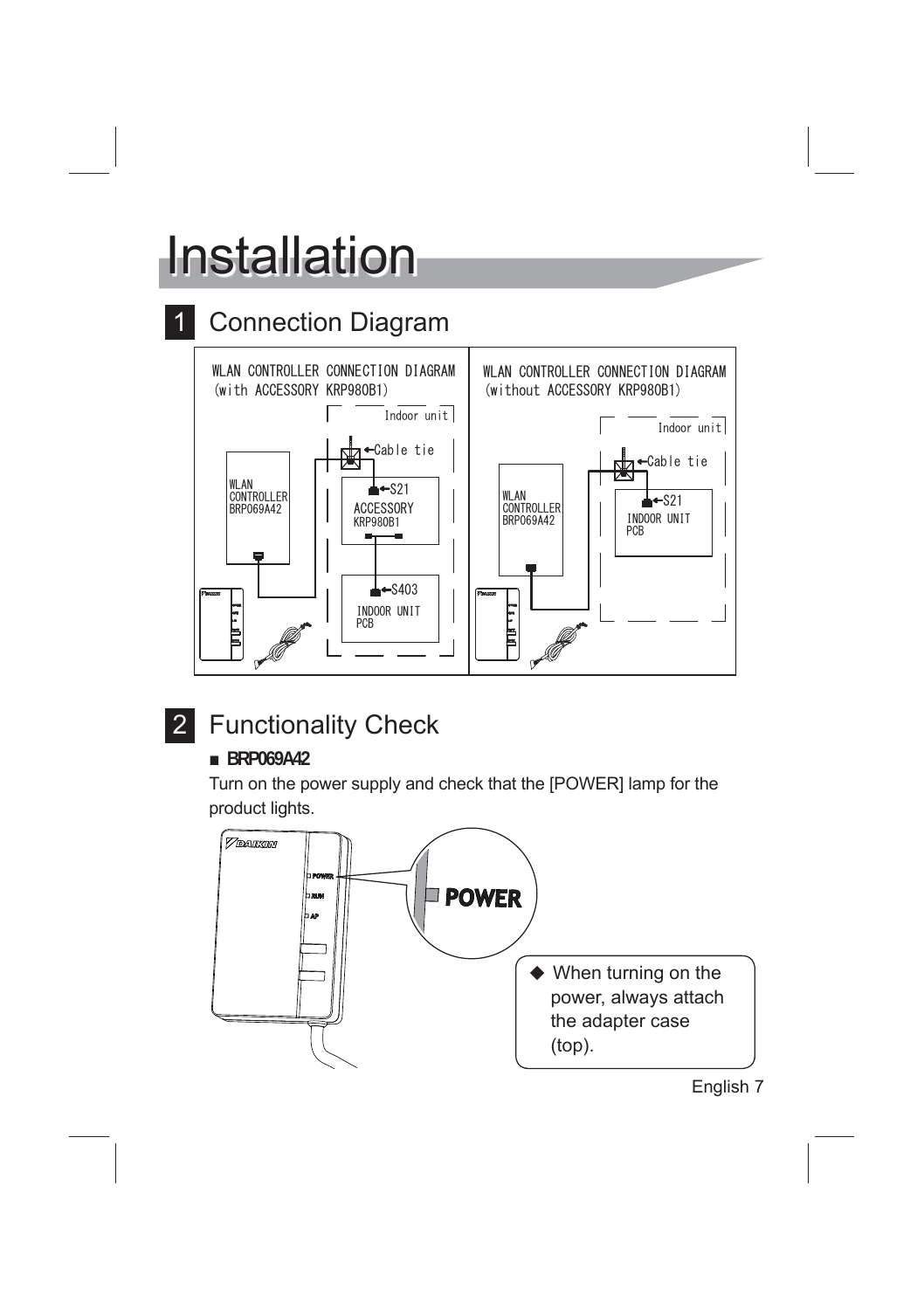# **Configuration**

| The customer is responsible for providing the following.                                                                                                     |                                                                                                                                                     |  |  |
|--------------------------------------------------------------------------------------------------------------------------------------------------------------|-----------------------------------------------------------------------------------------------------------------------------------------------------|--|--|
| $\Box$ Smartphone or tablet PC<br>(Supported OS: Android 2.3.3 or later; iOS 5.0 or later.)                                                                  |                                                                                                                                                     |  |  |
| $\Box$ Internet line and communicating device<br>(Modem/router or similar device)                                                                            |                                                                                                                                                     |  |  |
| $\Box$ Wireless LAN access point                                                                                                                             |                                                                                                                                                     |  |  |
| □ [Daikin online controller] (No cost)                                                                                                                       |                                                                                                                                                     |  |  |
| Installation method of Daikin online controller                                                                                                              |                                                                                                                                                     |  |  |
| For Android Phones<br>(1) Open the [Google Play].<br>(2) Search for [Daikin online<br>controller].<br>(3) Follow the directions on the<br>screen to install. | For iPhones<br>(1) Open the [App Store].<br>(2) Search for [Daikin online<br>controller].<br>(3) Follow the directions on the<br>screen to install. |  |  |

Refer to

**http://www.onlinecontroller.daikineurope.com**

for detailed installation instructions.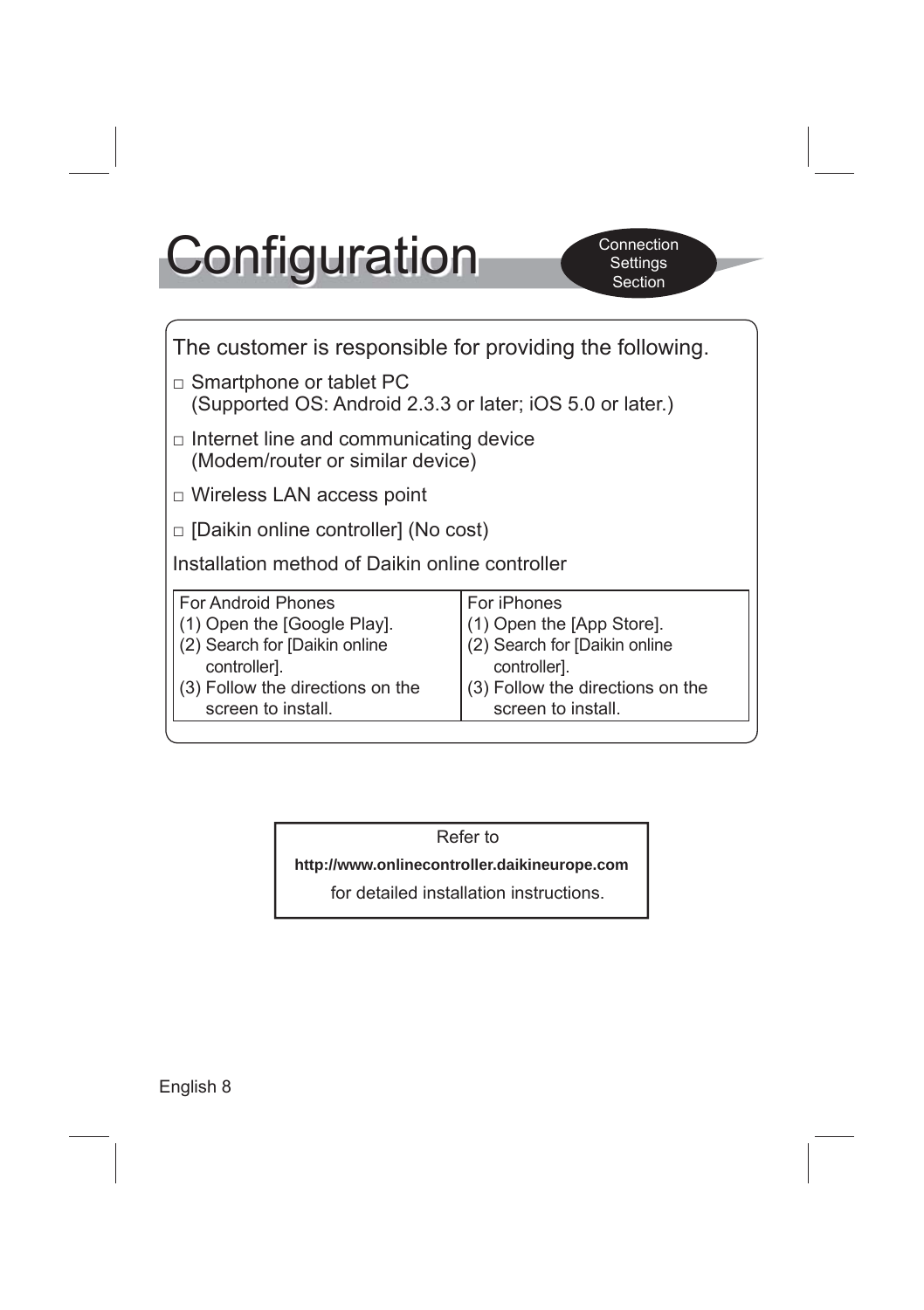## **Troubleshooting**

The following table provides brief descriptions of how to handle trouble or uncertainties when you install the product or make connection settings. Refer to the FAQ on the homepage for more details.

| When this happens                                                                                                                                                             | Explanation and where to check                                                                                                                                                                                                                                                                                                                                                                                                                                                                                                                                        |
|-------------------------------------------------------------------------------------------------------------------------------------------------------------------------------|-----------------------------------------------------------------------------------------------------------------------------------------------------------------------------------------------------------------------------------------------------------------------------------------------------------------------------------------------------------------------------------------------------------------------------------------------------------------------------------------------------------------------------------------------------------------------|
| None of the lamps light.                                                                                                                                                      | $\rightarrow$ Check the installation.<br>The product is behaving incorrectly.<br>$\rightarrow$ Turn off the air conditioner power<br>and restart it.                                                                                                                                                                                                                                                                                                                                                                                                                  |
| The system (air conditi-<br>oner) is not listed on the<br>system list screen.                                                                                                 | $\rightarrow$ Check that the power is on.<br>$\rightarrow$ Check that the RUN/AP lamp is lit.<br>$\rightarrow$ Retry to connect the adapter to the<br>wireless network.<br>$\rightarrow$ Move the router (wireless LAN ac-<br>cess point) closer to the product<br>$\rightarrow$ It is possible that you are using a<br>smartphone, access point or wire-<br>less router that is not supported.<br>$\rightarrow$ Make sure that the smartphone or<br>tablet is connected to the same<br>wireless LAN network as the WLAN<br>adapter.<br>See the homepage for details. |
| When trying to make a<br>direct connection to the<br>adapter ([AP] mode), the<br>adapter is not visible in<br>the available Wi-Fi ne-<br>tworks list of the phone/<br>tablet. | When in [AP] mode, go back to [RUN]<br>mode and return to [AP] mode by<br>pressing the [MODE] button for about 2<br>seconds, this to switch to another Wi-Fi<br>channel. Repeat if necessary.                                                                                                                                                                                                                                                                                                                                                                         |